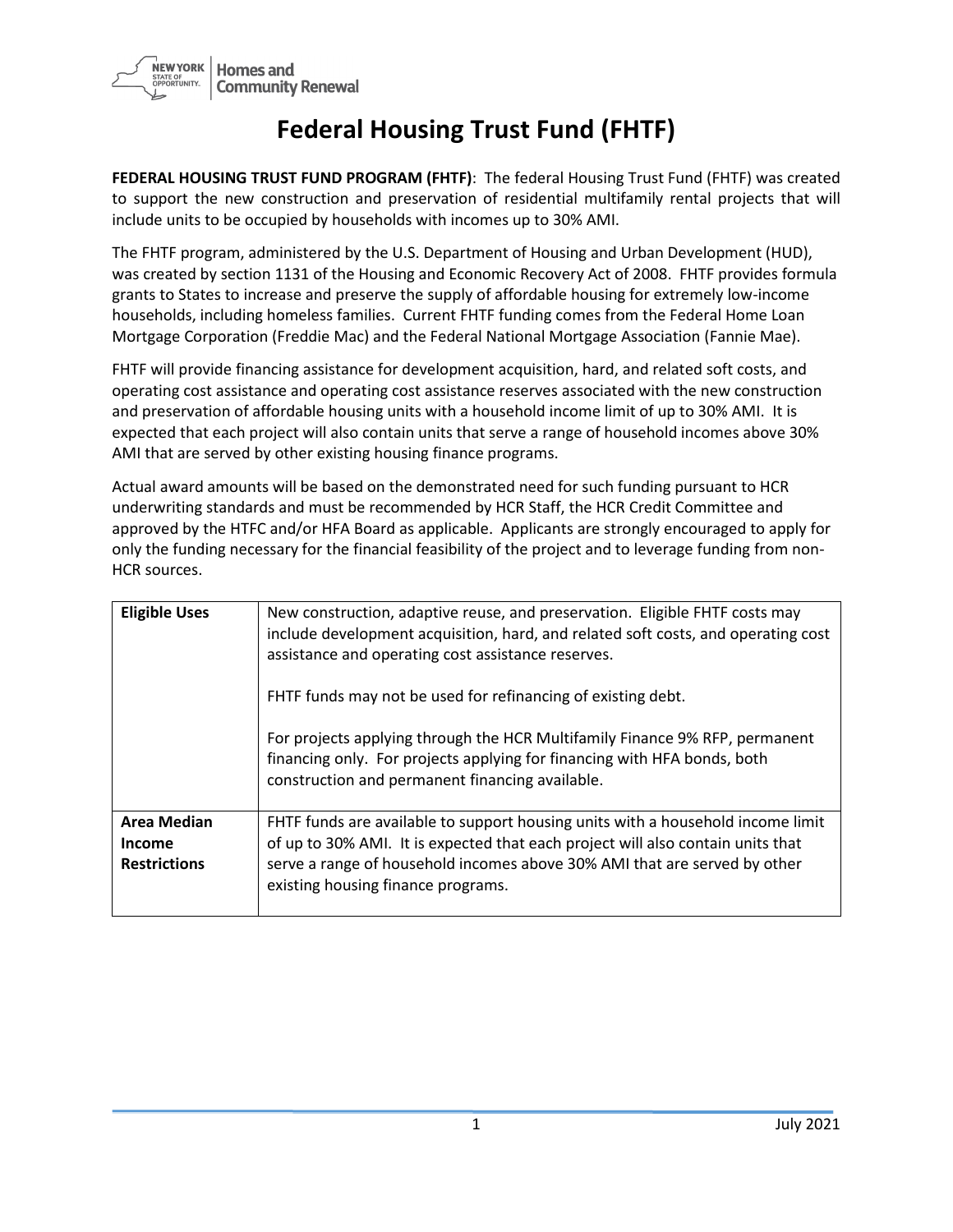| <b>Maximum Award</b><br><b>Interest Rate and</b>             | Refer to the 2020 NYS Annual Action Plan for the maximum award per residential<br>FHTF unit, which varies by building type and unit size. These figures represent<br>per-unit maximum limits of FHTF funding only. Per-unit FHTF funds must also be<br>in compliance with Section 93.200(c) of 24 CFR Parts 91 and 93, Docket No. FR-<br>5246-1-03.<br>The amount of resources awarded to a project by HCR may include other sources<br>of non-FHTF subsidy that may be available, which in total may exceed the<br>maximum per-unit FHTF funding limit.<br>0% during construction (only available for HFA-financed projects) and |
|--------------------------------------------------------------|-----------------------------------------------------------------------------------------------------------------------------------------------------------------------------------------------------------------------------------------------------------------------------------------------------------------------------------------------------------------------------------------------------------------------------------------------------------------------------------------------------------------------------------------------------------------------------------------------------------------------------------|
| <b>Loan Terms</b>                                            | permanent. Minimum of 30 year term, up to 50 year term.                                                                                                                                                                                                                                                                                                                                                                                                                                                                                                                                                                           |
| <b>Priorities</b>                                            | Community Renewal and Revitalization Projects, Integrated Supportive Housing<br>Projects, Public Housing Restructuring Projects, Housing Opportunity Projects,<br>Workforce Opportunity Projects, Preservation Projects, Public Housing<br>Redevelopment Projects, Senior Housing, Projects Advancing State Revitalization<br>and Economic Development Initiatives                                                                                                                                                                                                                                                                |
| <b>Scoring Criteria</b>                                      | Geographic Diversity (5), Readiness (15), Developer Team Experience and<br>Capability (15), Project-Based Rental Assistance (5), Duration of Affordability<br>Period (15), Leverage (10), Financial Feasibility and Efficiency (15), Priority<br>Housing Needs of the State (20)                                                                                                                                                                                                                                                                                                                                                  |
| Eligible<br><b>Applicants</b>                                | Not-for-profit corporations or charitable organizations, or a wholly owned<br>subsidiary of such corporations or organizations, or private for-profit developers.                                                                                                                                                                                                                                                                                                                                                                                                                                                                 |
| <b>Regulatory</b><br><b>Agreement</b><br><b>Requirements</b> | Minimum 30 year term, up to 50 year term.                                                                                                                                                                                                                                                                                                                                                                                                                                                                                                                                                                                         |
| <b>Additional</b><br><b>Eligibility Criteria</b>             | All uses of FHTF funds must be compliant with the Housing Trust Fund<br>requirements established under Title I of the Housing and Economic Recovery<br>Act of 2008, Section 1131 (Public Law 110-289), 24 CFR Parts 91 and 93, Docket<br>No. FR-5246-I-03, and the New York State Annual Action Plan. Projects funded<br>with FHTF are subject to Section 3 of the Housing and Urban Development Act of<br>1968. Projects must comply with the Uniform Relocation Assistance and Real<br>Property Acquisition Policies Act of 1970, as amended.                                                                                   |
| Geographic<br><b>Targeting</b>                               | Awards will promote a statewide geographic distribution of this financing.                                                                                                                                                                                                                                                                                                                                                                                                                                                                                                                                                        |